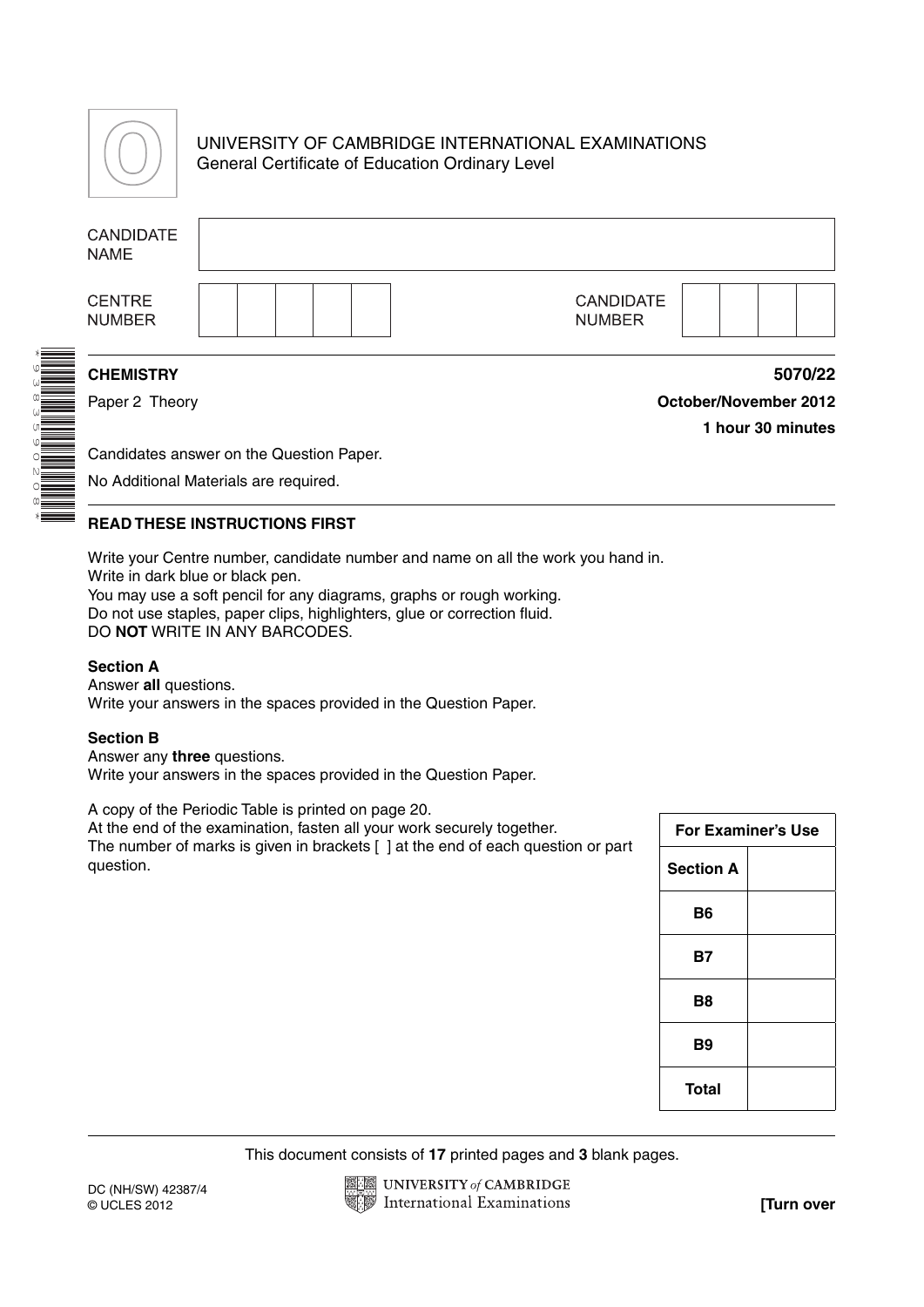# *For Examiner's Use* **Section A** Answer **all** the questions in this section in the spaces provided. The total mark for this section is 45. **A1 (a)** Define the term *compound*. ......................................................................................................................................[1]  **(b)** Choose from the following compounds to answer the questions below. **calcium carbonate carbon dioxide carbon monoxide ethane glucose methane propane sodium oxide sucrose water zinc oxide** Each compound can be used once, more than once or not at all. Which compound  **(i)** is a product of fermentation, ..............................................................................................................................[1]  **(ii)** reacts with both hydrochloric acid and aqueous sodium hydroxide, ..............................................................................................................................[1]  **(iii)** reacts with hydrochloric acid to form a gas which turns limewater milky, ..............................................................................................................................[1]  **(iv)** is formed by the thermal decomposition of limestone, ..............................................................................................................................[1]  **(v)** is a hydrocarbon formed by the bacterial decay of vegetable matter, ..............................................................................................................................[1]  **(vi)** is a product of the incomplete combustion of a hydrocarbon? ..............................................................................................................................[1]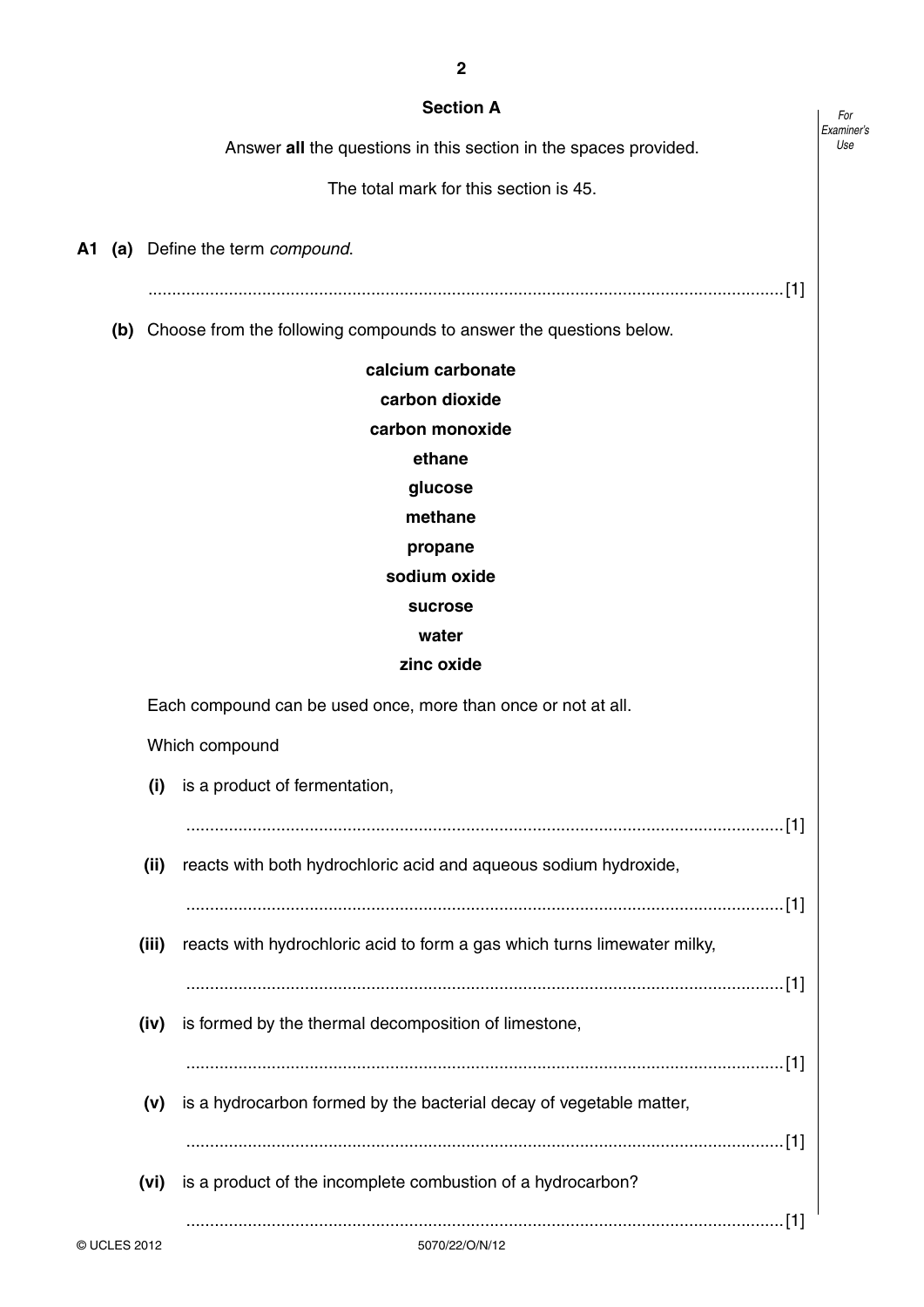**(c)** Draw a 'dot-and-cross' diagram for a molecule of water. Show only the outer shell electrons.



[2]

[Total: 9]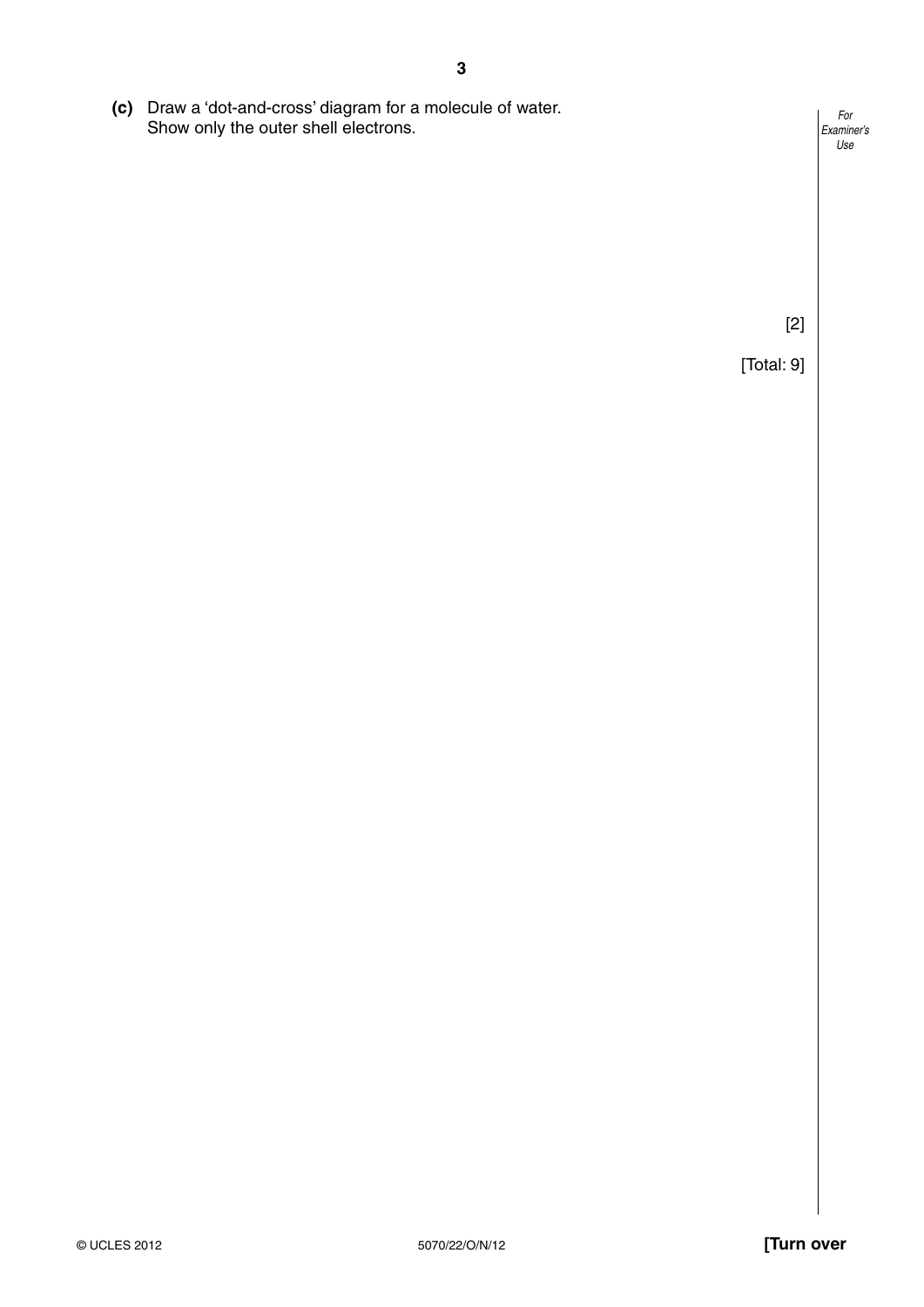**A2** A student heated different mixtures of metals and metal oxides. The table shows his results.

#### *For Examiner's Use*

|            | mixture                                                       | reacts or no reaction                                                                     |                     |
|------------|---------------------------------------------------------------|-------------------------------------------------------------------------------------------|---------------------|
|            | $iron(III)$ oxide + zinc                                      | reacts                                                                                    |                     |
|            | $lead(II)$ oxide + iron                                       | reacts                                                                                    |                     |
|            | $lead(II)$ oxide + zinc                                       | reacts                                                                                    |                     |
|            | magnesium oxide $+$ zinc                                      | no reaction                                                                               |                     |
| (a)<br>(i) |                                                               | Predict the order of reactivity of the metals iron, lead, magnesium and zinc.             |                     |
|            | least reactive $\leftarrow$                                   | $\rightarrow$ most reactive                                                               |                     |
|            |                                                               |                                                                                           |                     |
| (ii)       | products are zinc oxide, ZnO, and iron.                       | Construct the equation for the reaction of iron(III) oxide, $Fe2O3$ , with zinc. The      |                     |
| (b)        | or acids.                                                     | Aluminium is high in the reactivity series but does not appear to react with either water | $[1]$               |
| (i)        | Explain why aluminium appears to be unreactive.               |                                                                                           |                     |
|            |                                                               |                                                                                           |                     |
|            |                                                               |                                                                                           | . [2]               |
| (ii)       | Explain why aluminium is used in the manufacture of aircraft. |                                                                                           |                     |
|            |                                                               |                                                                                           | $\lfloor 1 \rfloor$ |
| (iii)      | Only one naturally-occurring isotope of aluminium is known.   | State the number of protons and neutrons in this isotope of aluminium.                    |                     |
|            |                                                               |                                                                                           |                     |
|            |                                                               |                                                                                           |                     |
|            |                                                               |                                                                                           |                     |
|            |                                                               |                                                                                           | [Total: $6$ ]       |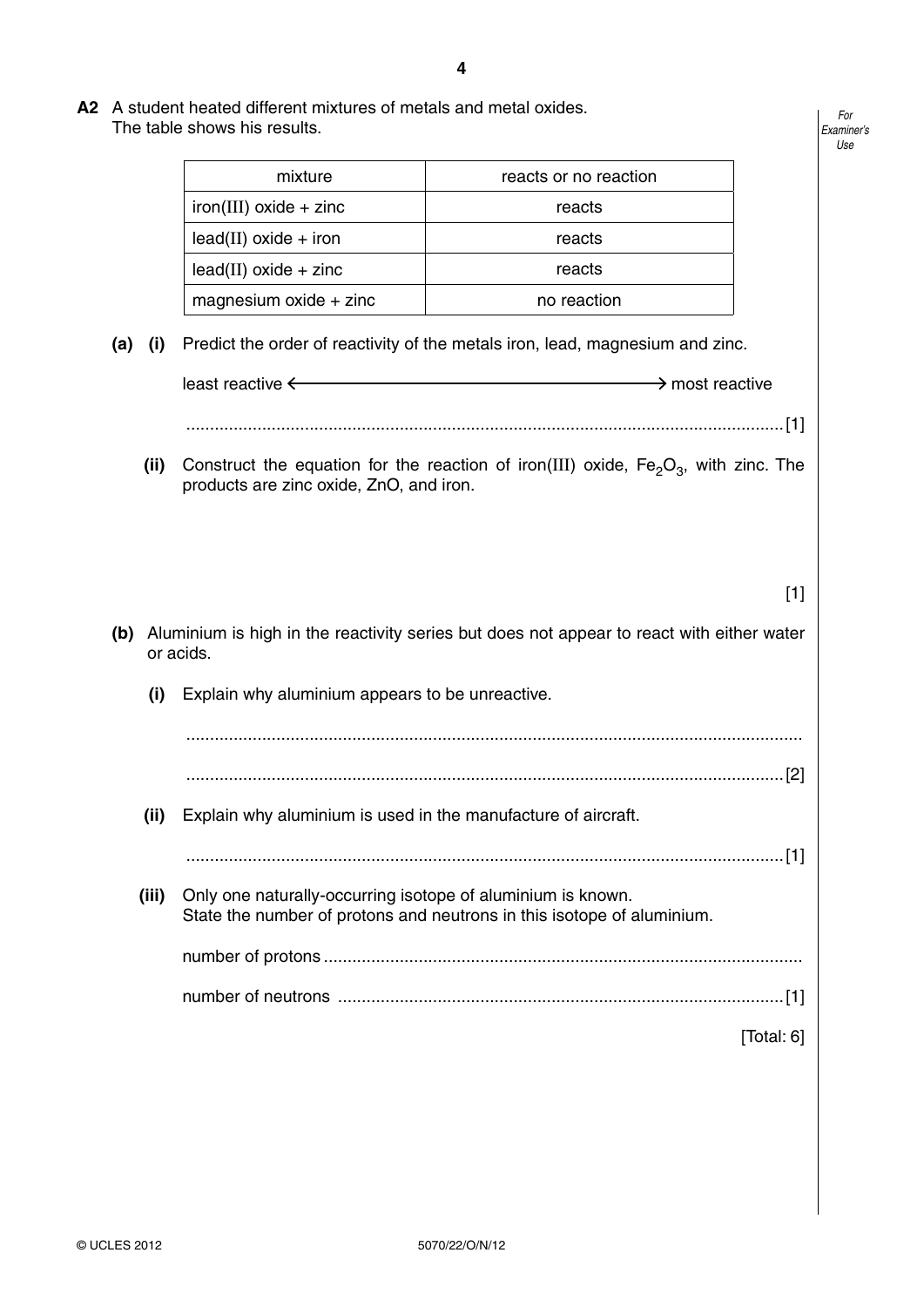**A3** The rate of reaction of iron with aqueous bromine is determined using the apparatus shown below.



The iron is removed at regular intervals. It is washed, dried and then weighed. The iron is then replaced in the solution.

The experiment is repeated twice, each time with a different concentration of aqueous bromine.

The results are shown in the table below.

| concentration of aqueous bromine<br>mol/dm <sup>3</sup> | speed of reaction<br>mg iron reacted/min |
|---------------------------------------------------------|------------------------------------------|
| 0.050                                                   | 9.2                                      |
| 0.10                                                    | 18.1                                     |
| 0.15                                                    | 27.2                                     |

 **(a) (i)** Describe how and explain why the speed of this reaction changes with the concentration of bromine.

 .................................................................................................................................. .................................................................................................................................. ..............................................................................................................................[2]  **(ii)** Describe and explain the effect of temperature on the speed of this reaction. .................................................................................................................................. .................................................................................................................................. ..............................................................................................................................[2]  **(iii)** Suggest another method of measuring the speed of this reaction. .................................................................................................................................. ..............................................................................................................................[1]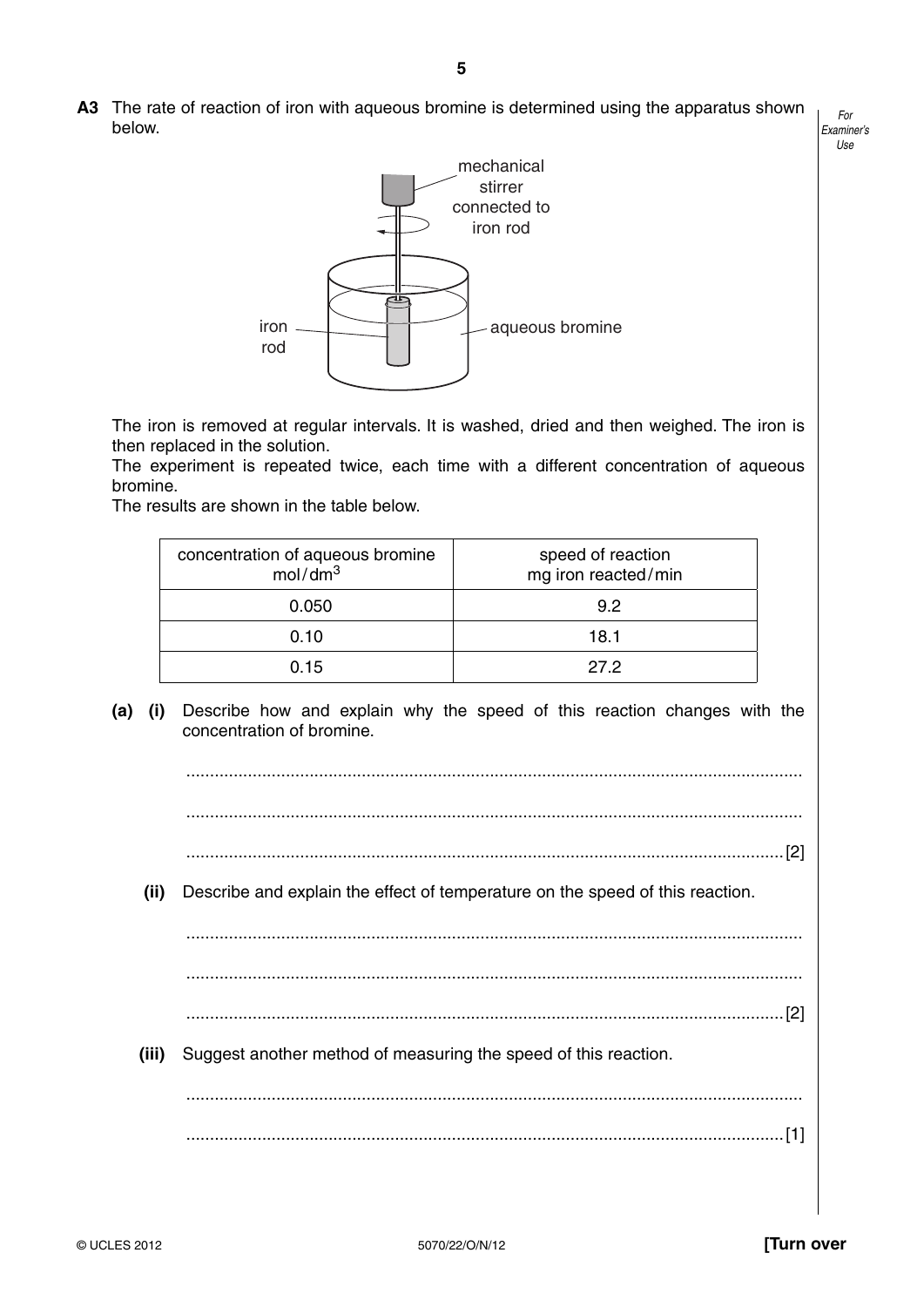**(b)** The equation for the reaction is

Fe + Br<sub>2</sub>  $\rightarrow$  FeBr<sub>2</sub>  $\Delta H = -250 \text{ kJ/mol}$ 

 **(i)** Construct two half-equations for this reaction to show electron loss and gain.

[2]

*For Examiner's Use*

### **(ii)** Draw a labelled enthalpy profile diagram for the overall reaction. On your diagram include

- the enthalpy change of reaction,
- the activation energy,
- reactants,
- products.

[3]

[Total: 10]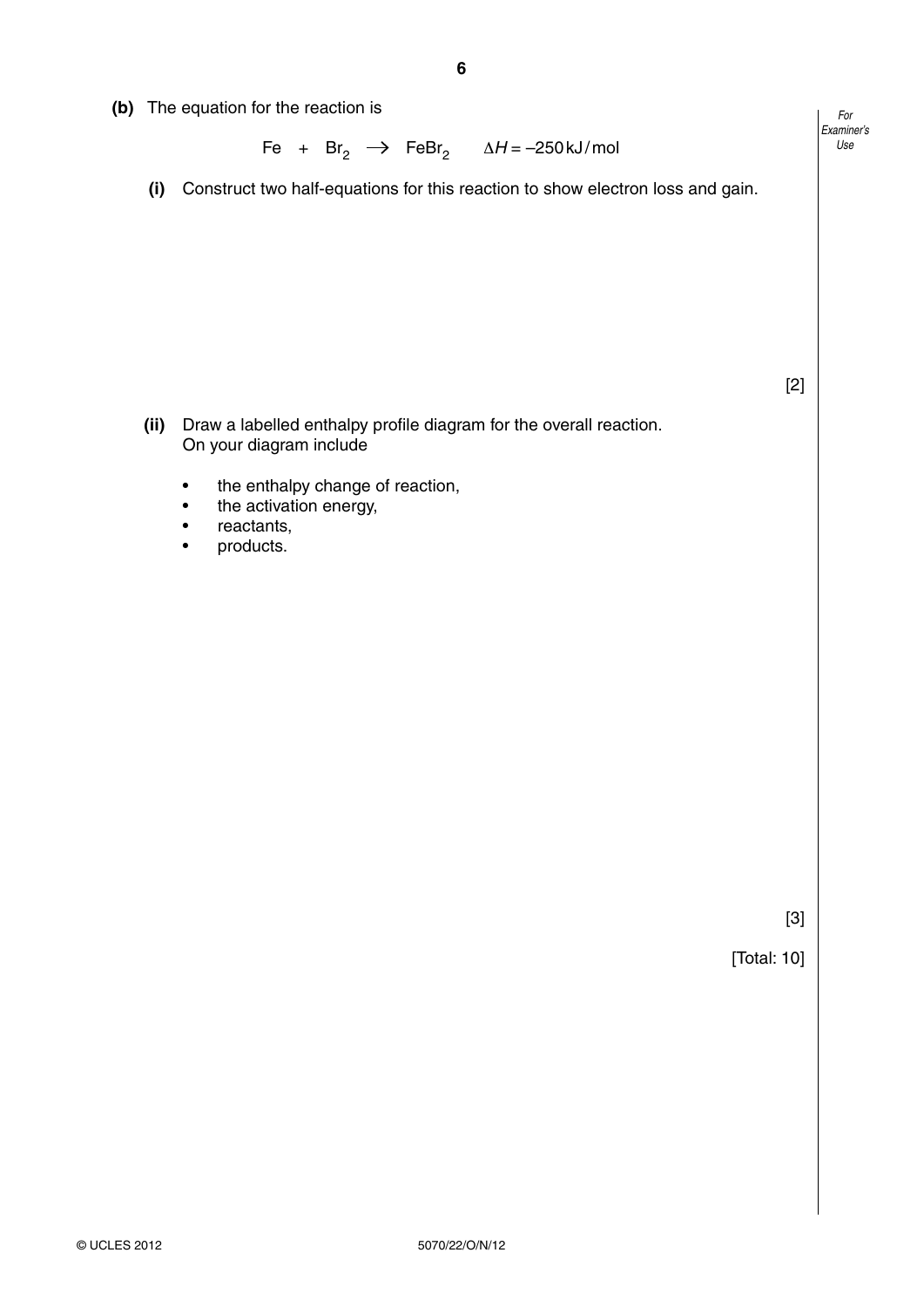- **7**
- **A4** Wood is made up of many different carbon compounds.
	- **(a)** Describe how carbon compounds are made in plants by photosynthesis.



 **(b)** When wood is heated in the absence of air, the carbon compounds in the wood decompose.



The distillate contains a number of organic compounds, including

## **ethanoic acid ethanal ethanol methanol**

 **(i)** When calcium hydroxide is added to the distillate, it neutralises the ethanoic acid. Name the salt formed in this neutralisation.

..............................................................................................................................[1]

 **(ii)** Ethanal can be removed from the distillate by a second distillation. On what physical property of ethanal does this distillation depend?

..............................................................................................................................[1]

*For Examiner's Use*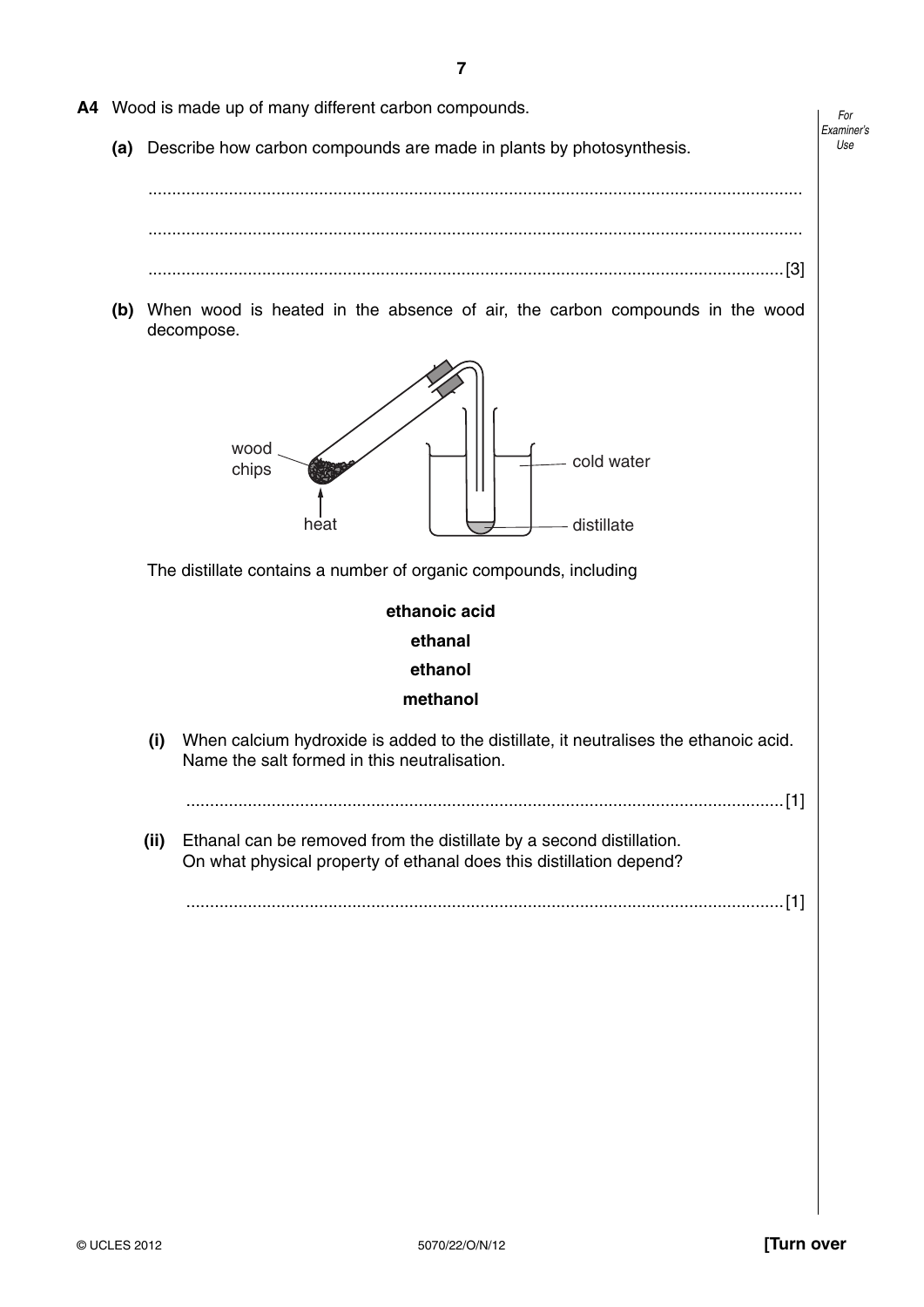**(iii)** The composition by mass of ethanal is C 54.5%, H 9.1%, O 36.4%. Calculate the empirical formula of ethanal.

*For Examiner's Use*

[2]

### **(c)** Ethanol reacts with ethanoic acid to form the ester ethyl ethanoate.

 **(i)** Complete the following formula for ethyl ethanoate.



[1]

 **(ii)** State a commercial use for esters.

..............................................................................................................................[1]

[Total: 9]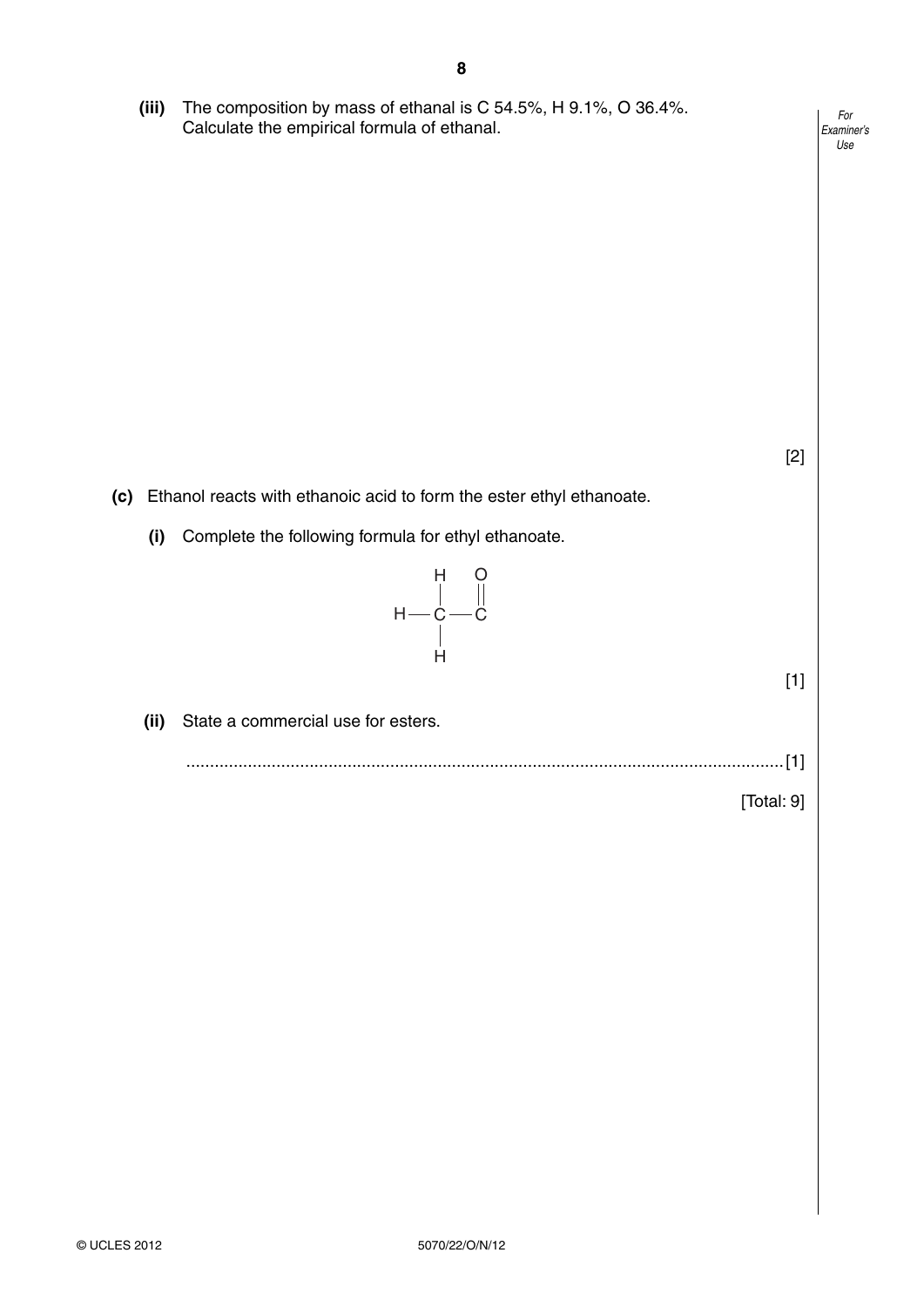| A5 |     |           | Nickel can be refined by reacting the impure metal with carbon monoxide. The impurities do<br>not react with carbon monoxide.<br>A volatile compound called nickel carbonyl is formed.<br>This is decomposed to give pure nickel and carbon monoxide. | For<br>Examiner's<br>Use |
|----|-----|-----------|-------------------------------------------------------------------------------------------------------------------------------------------------------------------------------------------------------------------------------------------------------|--------------------------|
|    |     | $(a)$ (i) | Explain the meaning of the term volatile.                                                                                                                                                                                                             |                          |
|    |     |           |                                                                                                                                                                                                                                                       |                          |
|    |     | (ii)      | Suggest how nickel carbonyl might be decomposed.                                                                                                                                                                                                      |                          |
|    |     |           |                                                                                                                                                                                                                                                       |                          |
|    |     | (iii)     | Explain how this method separates nickel from its impurities.                                                                                                                                                                                         |                          |
|    |     |           |                                                                                                                                                                                                                                                       |                          |
|    |     |           | (b) Nickel carbonyl has the formula $Ni(CO)x$ .<br>The relative molecular mass of nickel carbonyl is 171.<br>Calculate the value of x.                                                                                                                |                          |
|    |     |           |                                                                                                                                                                                                                                                       |                          |
|    | (c) |           | Nickel is refined by electrolysis in a similar way to copper.<br>Draw a labelled diagram of the apparatus you would use to purify nickel by electrolysis<br>in the laboratory.                                                                        |                          |
|    |     |           |                                                                                                                                                                                                                                                       |                          |
|    |     |           |                                                                                                                                                                                                                                                       |                          |
|    |     |           |                                                                                                                                                                                                                                                       |                          |
|    |     |           |                                                                                                                                                                                                                                                       |                          |
|    |     |           |                                                                                                                                                                                                                                                       |                          |
|    |     |           |                                                                                                                                                                                                                                                       |                          |
|    |     |           | $[4]$                                                                                                                                                                                                                                                 |                          |
|    |     |           | (d) Nickel is a metal.<br>State three physical properties shown by all metals.                                                                                                                                                                        |                          |
|    |     |           |                                                                                                                                                                                                                                                       |                          |
|    |     |           | . [3]                                                                                                                                                                                                                                                 |                          |
|    |     |           | [Total: 11]                                                                                                                                                                                                                                           |                          |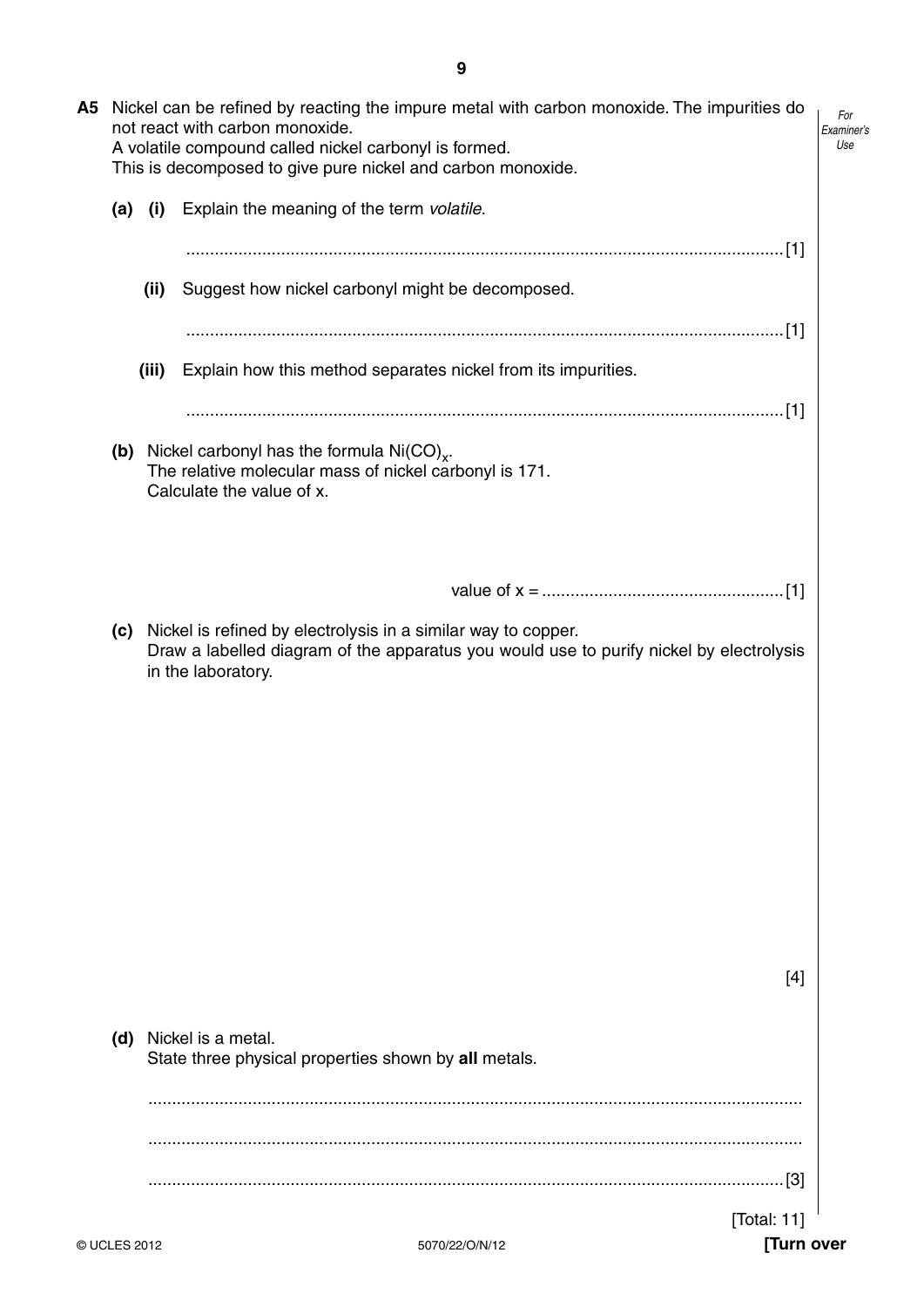### **Section B**

*For Examiner's Use* Answer **three** questions from this section in the spaces provided. The total mark for this section is 30. **B6** Seawater contains chloride, bromide and iodide ions. Bromine can be manufactured by bubbling chlorine through seawater.  $Cl_2$  + 2Br<sup> $\rightarrow$ </sup> Br<sub>2</sub> + 2C*l*<sup>–</sup>  **(a) (i)** Explain why the reaction of chlorine with bromide ions involves both oxidation and reduction. .................................................................................................................................. ..............................................................................................................................[2]  **(ii)** Describe how you could determine the pH of the resulting solution. .................................................................................................................................. ..............................................................................................................................[1]  **(iii)** Explain why iodine will not displace bromine from seawater. ..............................................................................................................................[1]

 **(b)** Bromine reacts with many elements to form bromides. The table shows the boiling points and electrical conductivity for the bromides **A**, **B**, **C** and **D**.

| bromide | boiling point<br>$/$ °C | electrical conductivity<br>when molten |
|---------|-------------------------|----------------------------------------|
|         |                         |                                        |
|         | 1435                    | conducts                               |
|         | 916                     | conducts                               |
| n.      | 154                     | does not conduct                       |
|         | $173 -$                 | does not conduct                       |

Which two bromides are bonded covalently? Give a reason for your answer.

......................................................................................................................................[1]

 **(c)** Chlorine reacts with cold dilute sodium hydroxide to form sodium chlorate(I), NaC*l* O, sodium chloride and water. Construct an equation for this reaction.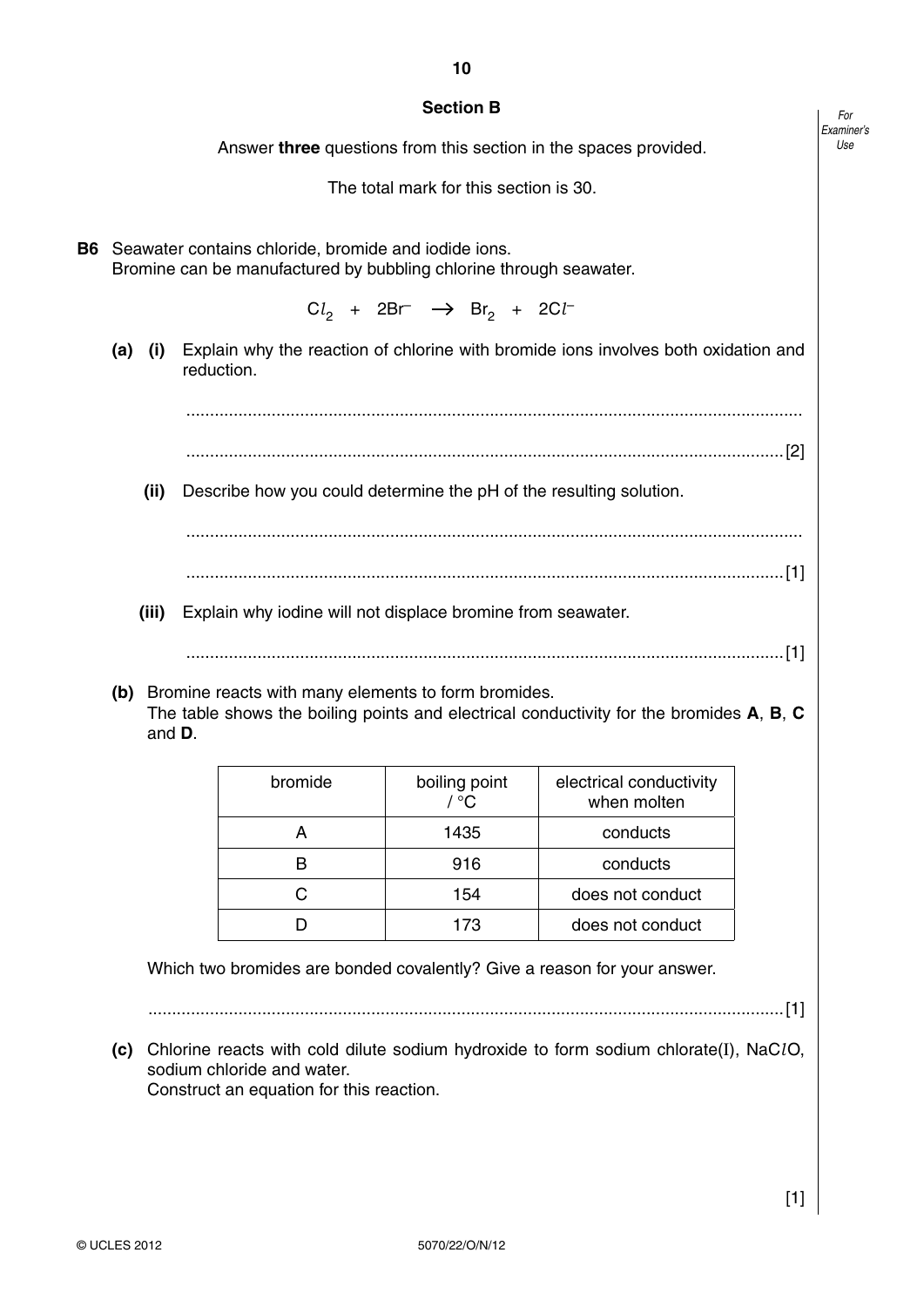**(d)** The concentration of sodium chlorate(I) in a solution can be found by reacting sodium chlorate(I) with excess acidified potassium iodide and then titrating the iodine liberated with aqueous sodium thiosulfate,  $Na<sub>2</sub>S<sub>2</sub>O<sub>3</sub>$ .

*For Examiner's Use*

 $I_2$  + 2Na<sub>2</sub>S<sub>2</sub>O<sub>3</sub>  $\rightarrow$  2NaI + Na<sub>2</sub>S<sub>4</sub>O<sub>6</sub>

A solution of sodium thiosulfate contains 12.4g of sodium thiosulfate,  $\text{Na}_2\text{S}_2\text{O}_3.5\text{H}_2\text{O}$ , in 1.00 dm<sup>3</sup> of solution.

 **(i)** Calculate the concentration of the sodium thiosulfate solution in mol / dm3.

concentration = .................................. mol / dm3 [1]

**(ii)**  $23.6 \text{ cm}^3$  of this sodium thiosulfate solution reacts with exactly 12.5 cm<sup>3</sup> of aqueous iodine.

Calculate the concentration, in mol / dm3, of the aqueous iodine.

[3]

[Total: 10]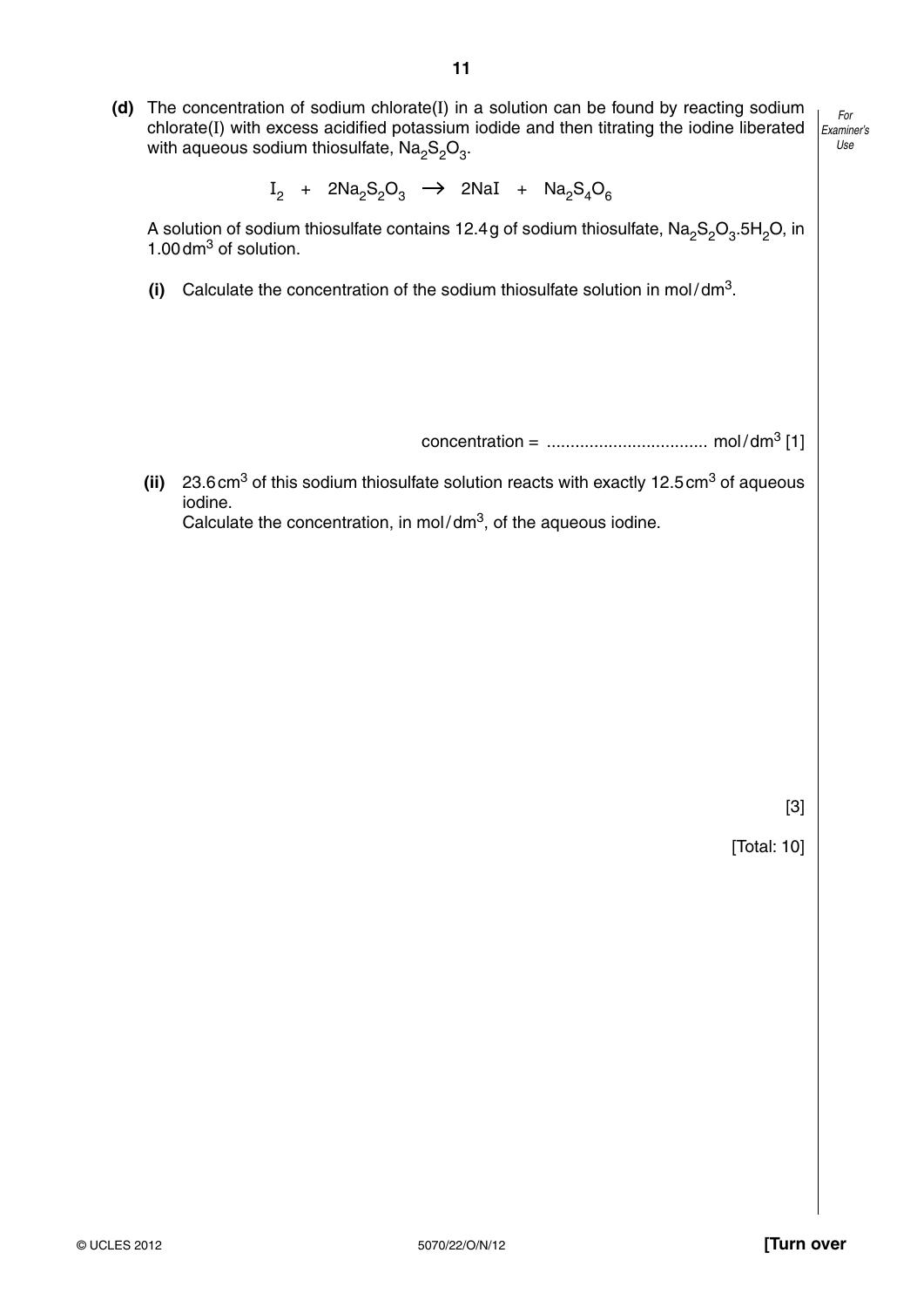*For Examiner's Use*

- **B7** Glass contains silicon(IV) oxide and a number of metal oxides.
	- **(a)** The structure of silicon(IV) oxide is shown below.



 **(i)** Describe **two** similarities in the structure of silicon(IV) oxide and diamond.

 .................................................................................................................................. .................................................................................................................................. ..............................................................................................................................[2]  **(ii)** Explain why silicon(IV) oxide has a high melting point. ..............................................................................................................................[2]  **(iii)** Explain why silicon(IV) oxide does not conduct electricity. ..............................................................................................................................[1]

 **(b)** Old wine glasses often appear cloudy because they have many small cracks on their surface.



The cracks are caused by differences in the rate of diffusion of sodium ions and hydrogen ions in the glass.

 **(i)** Explain the meaning of the term *diffusion*.

 .................................................................................................................................. ..............................................................................................................................[1]  **(ii)** Suggest why sodium and hydrogen ions do not diffuse at the same rate. ..............................................................................................................................[1]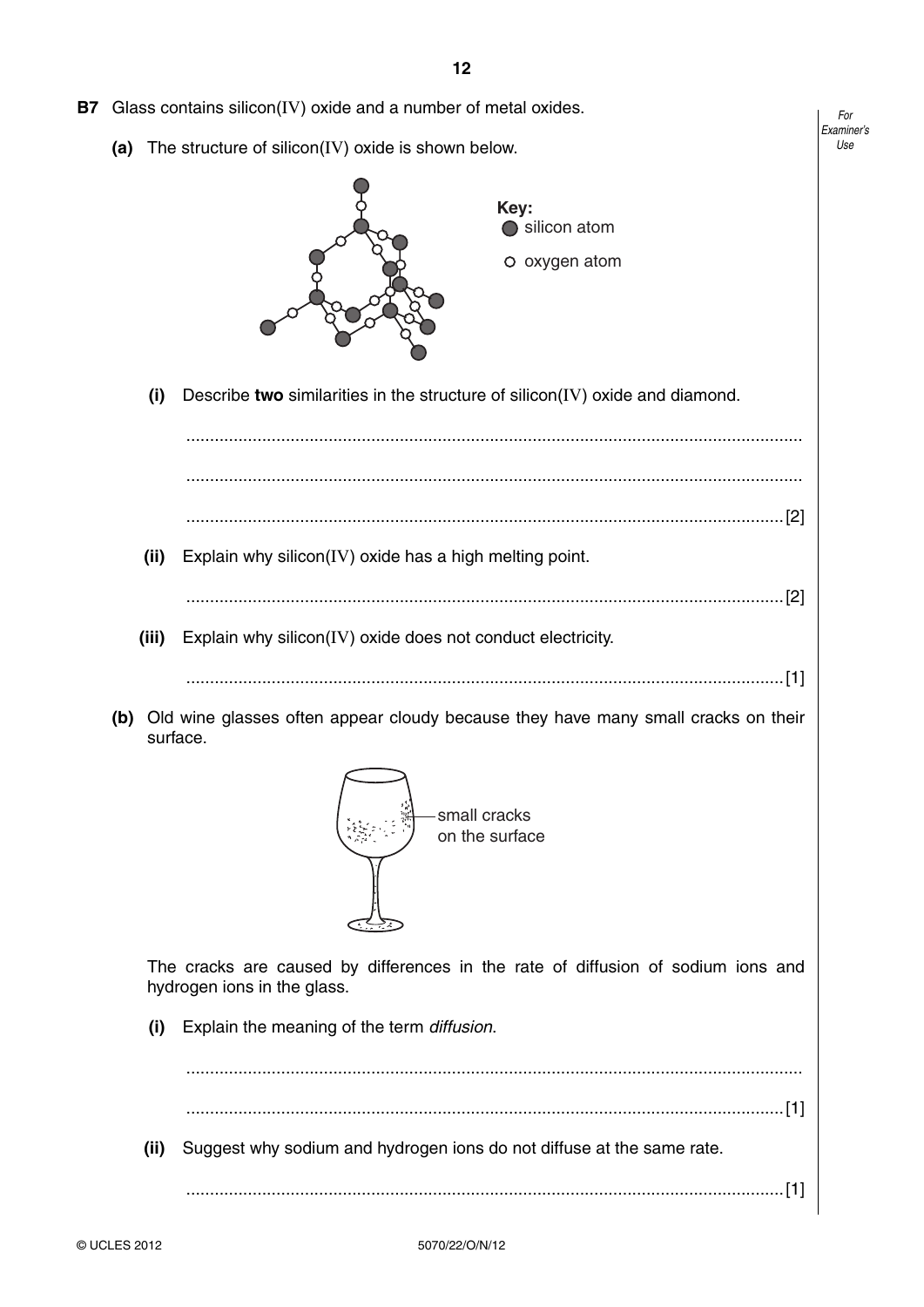- **(c)** Sodium oxide is an ionic compound. Draw a 'dot-and-cross' diagram to show
	- the arrangement of the outer shell electrons,
	- the charges on the ions and
	- the formula of sodium oxide.

[3]

*For Examiner's Use*

[Total: 10]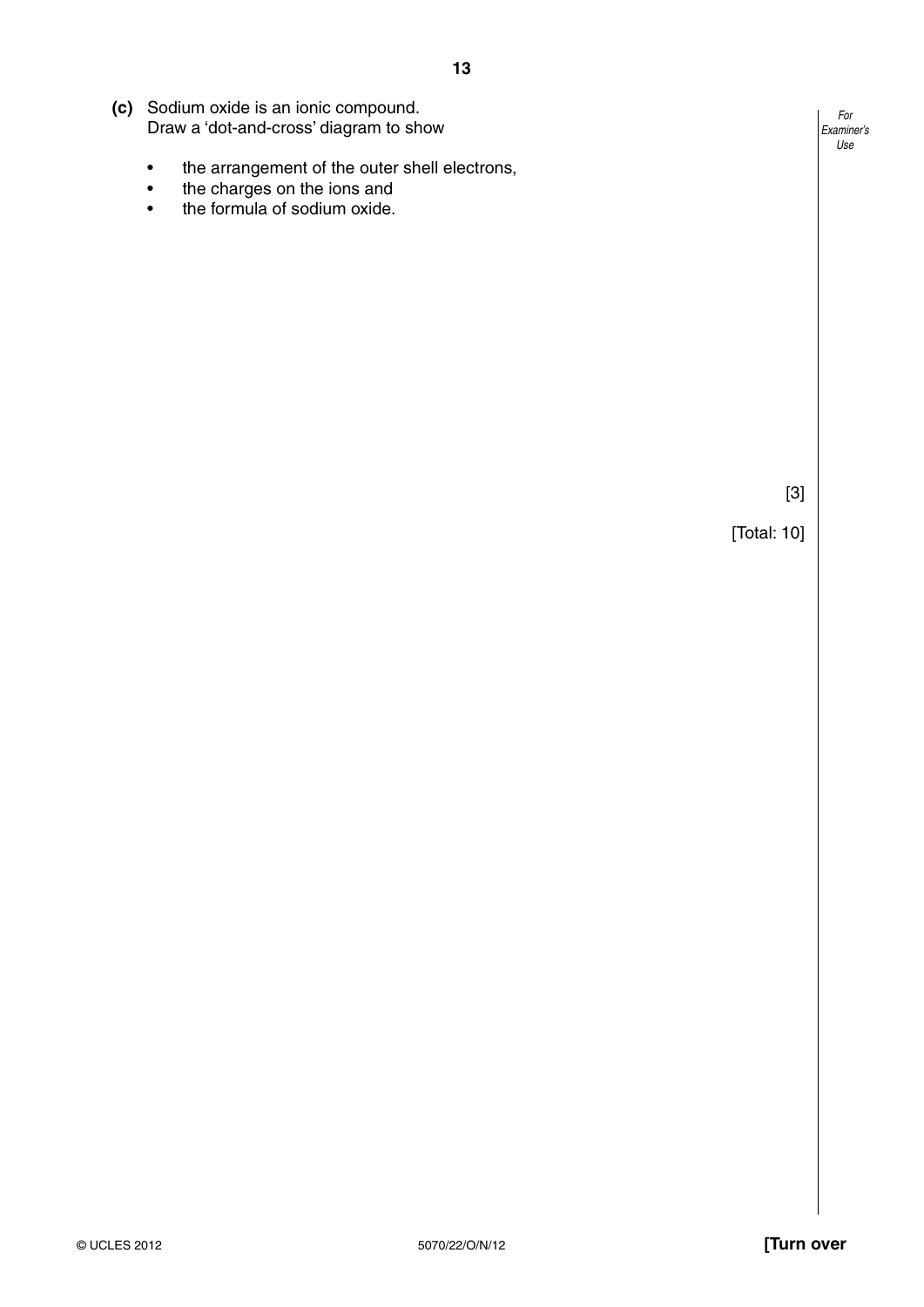|     |      | (a) Explain why farmers put fertilisers on the soil.                                                       | Examiner's |
|-----|------|------------------------------------------------------------------------------------------------------------|------------|
|     |      |                                                                                                            |            |
|     |      | (b) Why should the chemicals in fertilisers be soluble in water?                                           |            |
|     |      |                                                                                                            |            |
| (c) |      | Ammonium nitrate, $NH_4NO_3$ , and ammonium sulfate, $(NH_4)_2SO_4$ , are commonly used in<br>fertilisers. |            |
|     | (i)  | Calculate the percentage of nitrogen by mass in ammonium nitrate.                                          |            |
|     |      |                                                                                                            |            |
|     |      |                                                                                                            |            |
|     |      |                                                                                                            |            |
|     |      |                                                                                                            |            |
|     |      |                                                                                                            |            |
|     |      |                                                                                                            |            |
|     |      | $[3]$                                                                                                      |            |
|     | (ii) | Describe how crystals of ammonium sulfate can be prepared from aqueous<br>ammonia.                         |            |
|     |      |                                                                                                            |            |
|     |      |                                                                                                            |            |
|     |      |                                                                                                            |            |
|     |      |                                                                                                            |            |
|     |      |                                                                                                            |            |
| (d) |      | The formula of calcium phosphate is $Ca3(PO4)2$ .                                                          |            |
|     |      | Use this formula to deduce the charge on the phosphate ion.                                                |            |
|     |      | [1]                                                                                                        |            |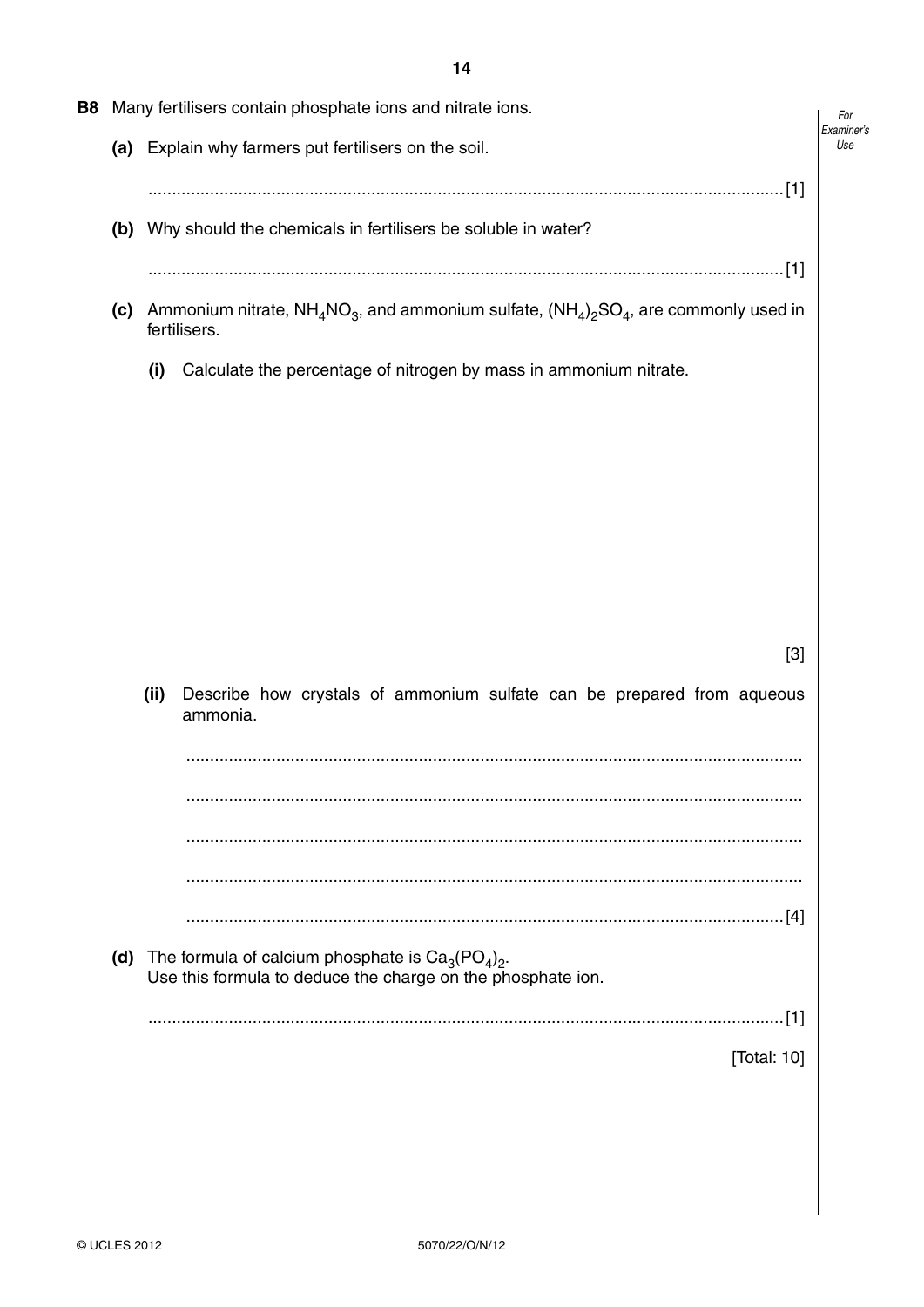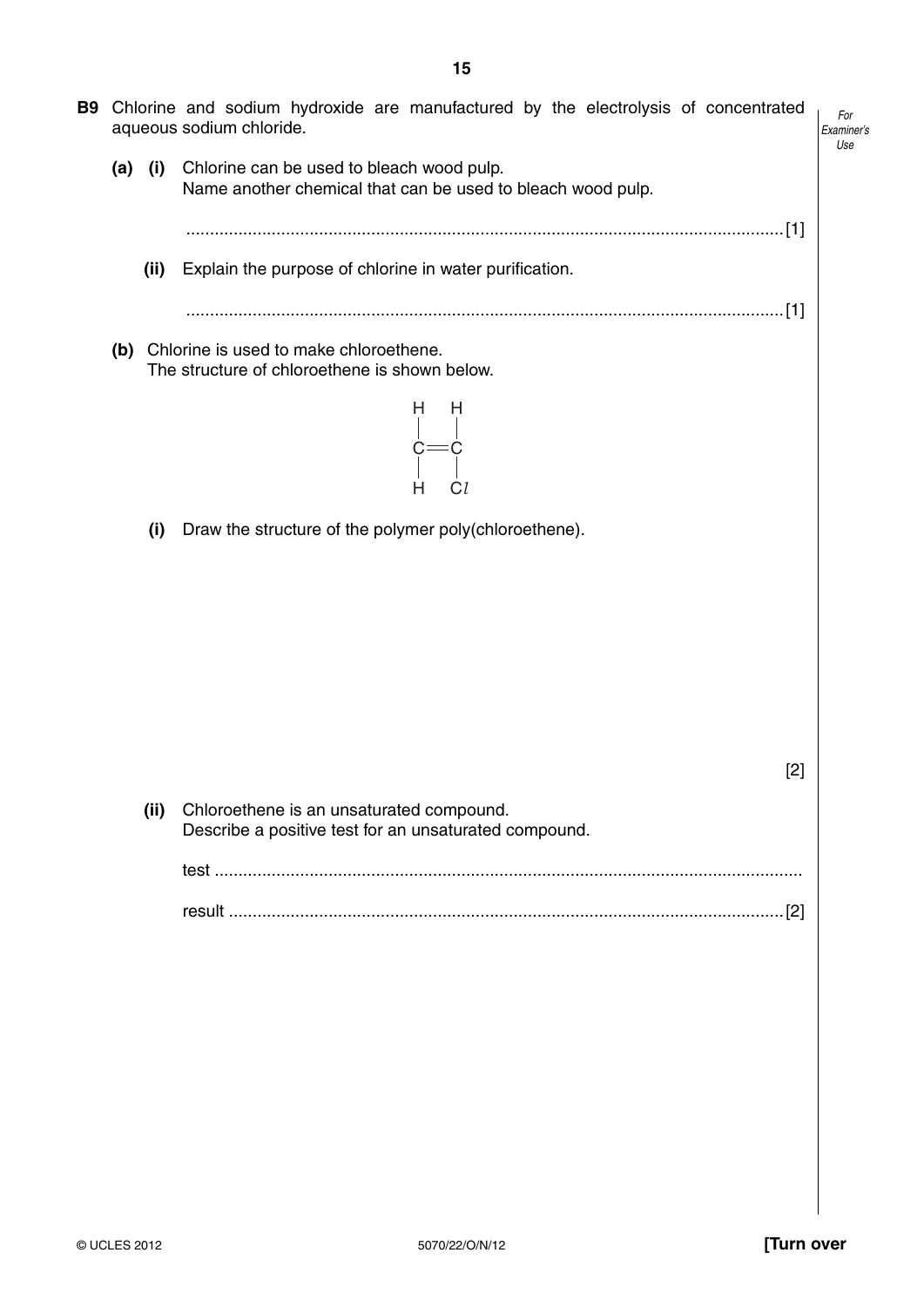| (c) |      | Sodium hydroxide is a typical alkali.<br>It reacts with ethanoic acid to form water and the ionic salt, sodium ethanoate.   | For<br>Examiner's<br>Use |
|-----|------|-----------------------------------------------------------------------------------------------------------------------------|--------------------------|
|     | (i)  | Write the formula for the ethanoate ion showing all atoms and bonds.                                                        |                          |
|     |      | $[1]$                                                                                                                       |                          |
|     | (ii) | Construct the ionic equation for the reaction of ethanoic acid with sodium hydroxide.                                       |                          |
|     |      | $[1]$                                                                                                                       |                          |
| (d) |      | Compounds containing hydroxide ions can be added to the soil to reduce its acidity.                                         |                          |
|     | (i)  | Explain why adding hydroxide ions to the soil can cause the loss of nitrogen from<br>fertilisers containing ammonium salts. |                          |
|     |      |                                                                                                                             |                          |
|     | (ii) | Construct an ionic equation for this reaction.                                                                              |                          |
|     |      | $[1]$                                                                                                                       |                          |
|     |      | [Total: 10]                                                                                                                 |                          |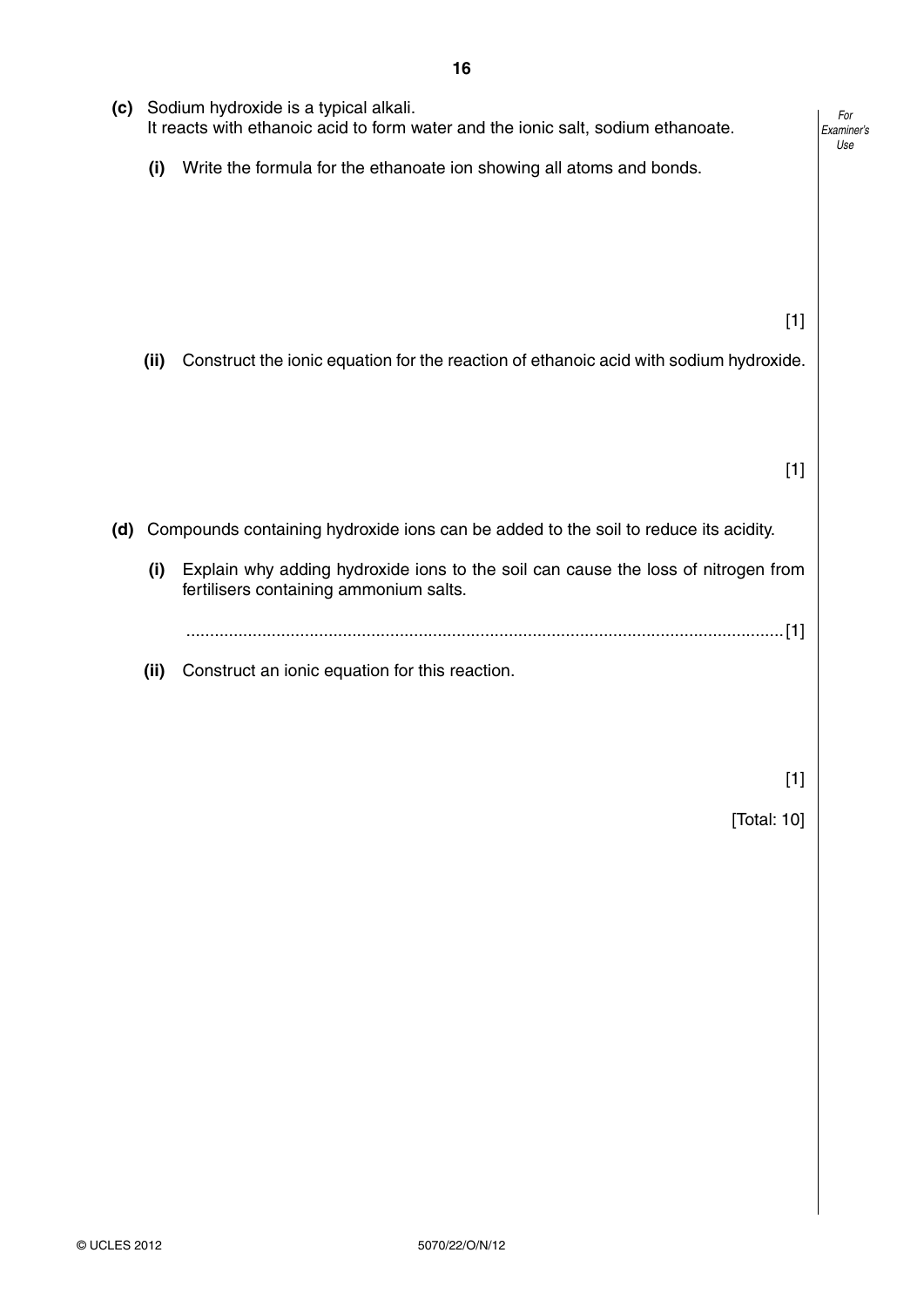### **BLANK PAGE**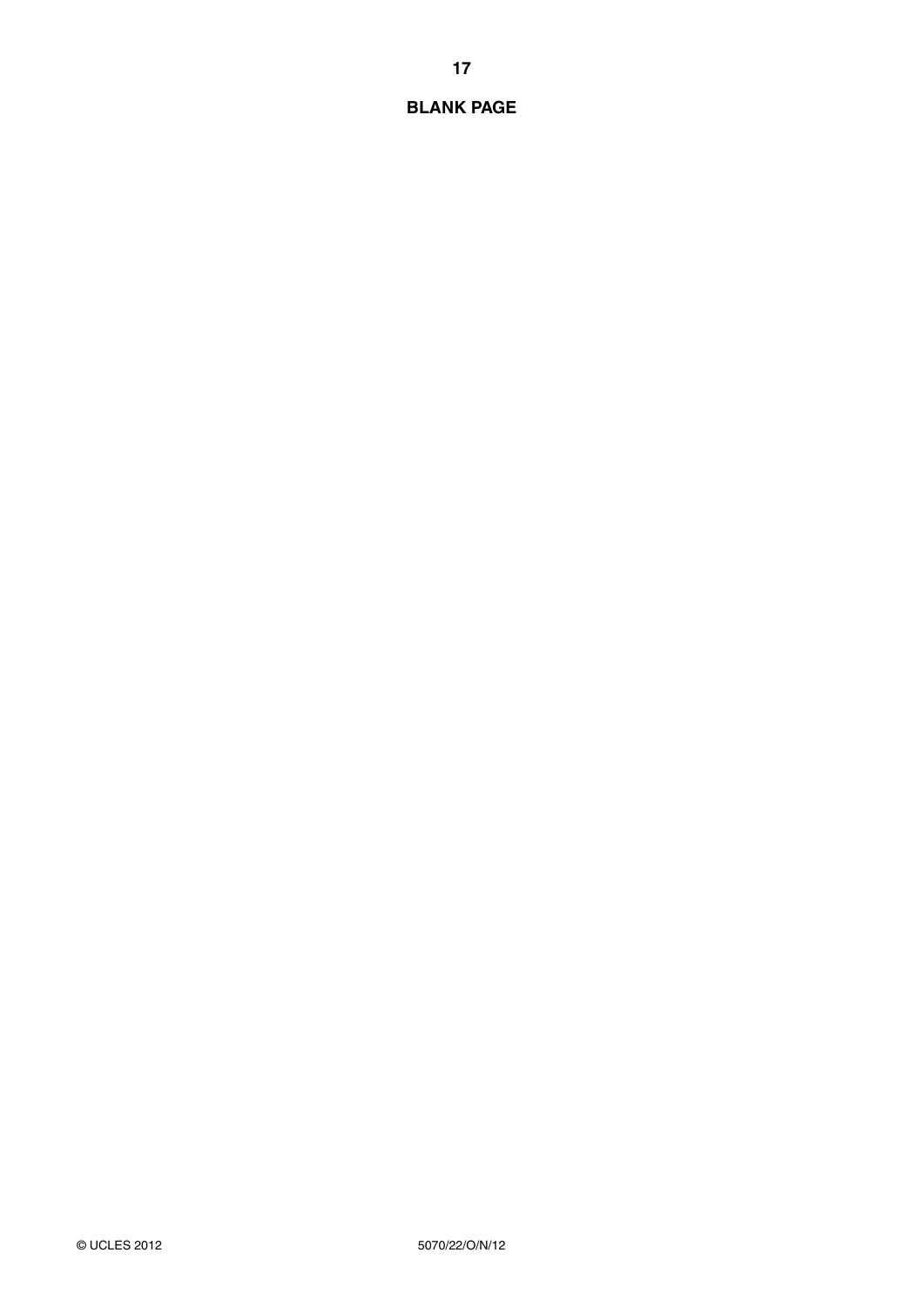### **BLANK PAGE**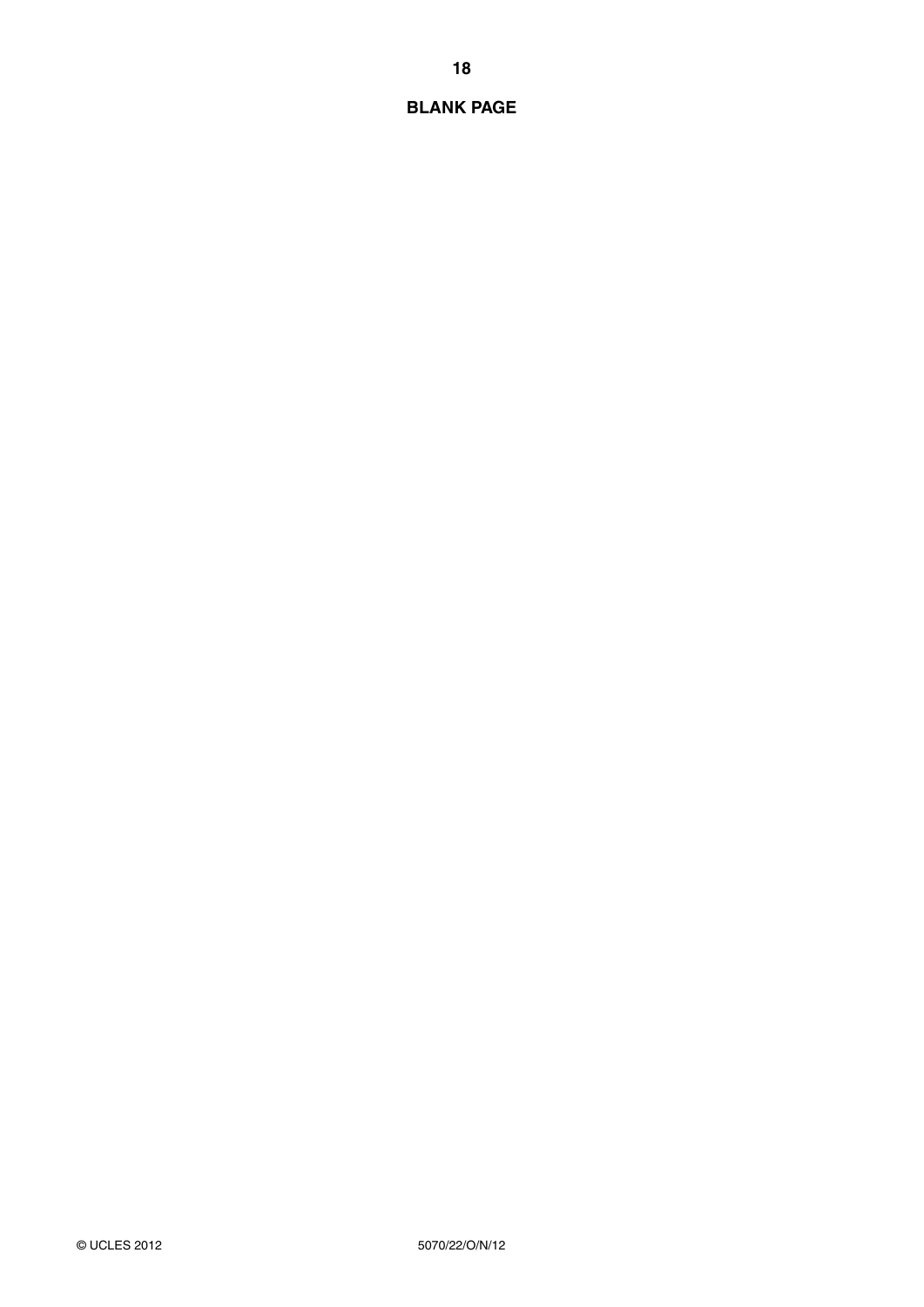### **BLANK PAGE**

Permission to reproduce items where third-party owned material protected by copyright is included has been sought and cleared where possible. Every reasonable effort has been made by the publisher (UCLES) to trace copyright holders, but if any items requiring clearance have unwittingly been included, the publisher will be pleased to make amends at the earliest possible opportunity.

University of Cambridge International Examinations is part of the Cambridge Assessment Group. Cambridge Assessment is the brand name of University of Cambridge Local Examinations Syndicate (UCLES), which is itself a department of the University of Cambridge.